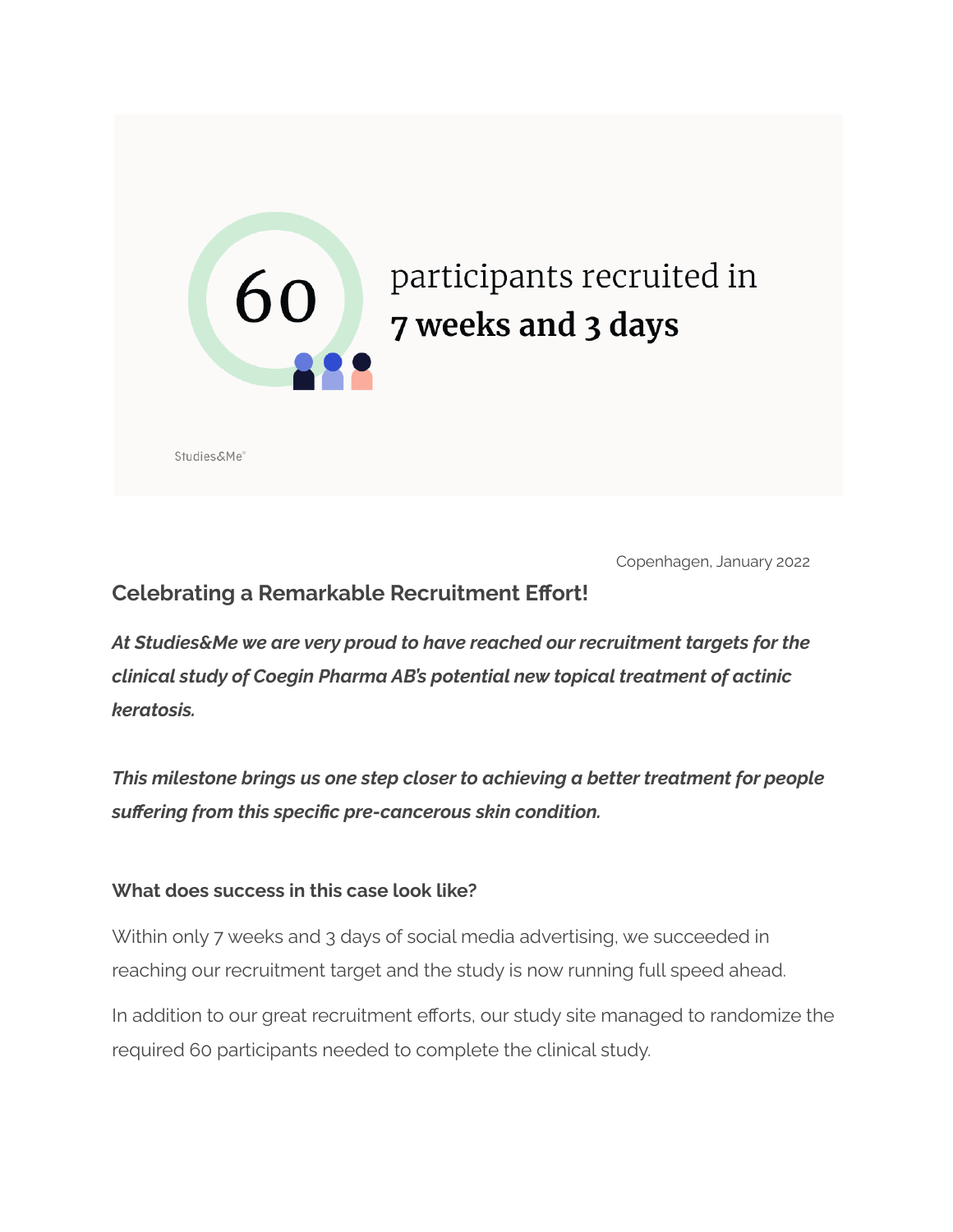# Ocorgin/Studies&Me

Our exceptionally fast recruitment took place despite the COVID-19 pandemic and busy Christmas times. In our marketing forecast, we had envisioned that recruitment of participants with a sun-influenced condition could have an impact on the efficiency of the recruitment due to the dark, cold days. However, we saw the exact opposite; because the season unexpectedly did not prevent patients from seeking help and solutions to their skin conditions.

The study included a diverse group of participants representing an almost equal percentage of men and women (55% men and 45% women were randomized).

The age group of the participants varies from 45 to 80 years of age securing increased diversity in study participants. The great extent of participant diversity increases the chances of collecting diversified study data, enabling us to achieve more representative study results.



### **The remarkable results speak for themselves**

Below we have compared the COAK study with a conventional phase II actinic keratosis study. Since the LFX435 study had a longer duration, we can not use these numbers to directly compare recruitment speed, but we can give you an idea of our remarkable number of study participants and sites.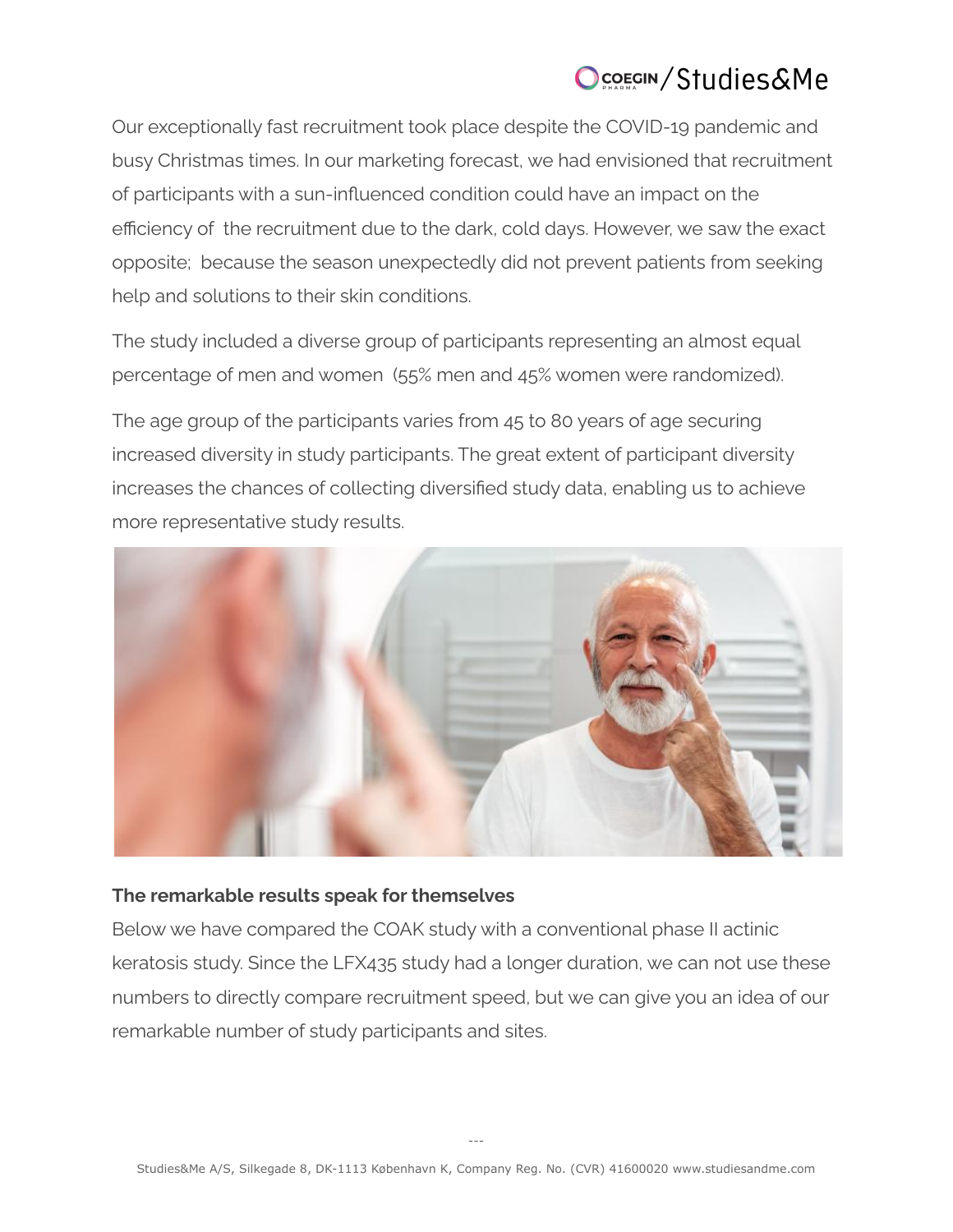# Ocorgin/Studies&Me

As you can see below, the LFX435 study employed 10 sites to randomize 82 participants. In our COAK study, we only utilized 1 site to randomize the required number of 60 study participants.

Not only has the target been met; our dedicated team has also managed to recruit a diverse pool of participants that leads to promising representative data across age and gender.

| <b>AK Study</b>                                                                                                    | <b>Study Duration</b>                                                                                                                      | Number of<br><b>Participants</b> | <b>Number of Sites</b>                                                                                                                                |
|--------------------------------------------------------------------------------------------------------------------|--------------------------------------------------------------------------------------------------------------------------------------------|----------------------------------|-------------------------------------------------------------------------------------------------------------------------------------------------------|
| <b>COAKS</b>                                                                                                       | Study start date:<br>November 2nd<br>2021<br>Expected study<br>completion date:<br><b>March 2022</b><br><b>Total duration:</b><br>4 months | 60 participants                  | Denmark: 1<br>Department of<br>Dermatology,<br>Bispebjerg Hospital,<br>Copenhagen<br>Total number: 1                                                  |
| Safety,<br><b>Tolerability</b> , and<br><b>Efficacy Study of</b><br>LFX453 in Actinic<br><b>Keratosis Patients</b> | Study start date:<br>March 5th 2015<br>Study completion<br>date: January<br>27th 2016<br><b>Total duration:</b><br>10 months 22<br>days    | 82 participants                  | Denmark: 1<br>UK: 1<br>Iceland: 1<br>Germany: 6<br>Austria: 1<br>Location in DK:<br>Novartis Investigative<br>Site, Copenhagen NV<br>Total number: 10 |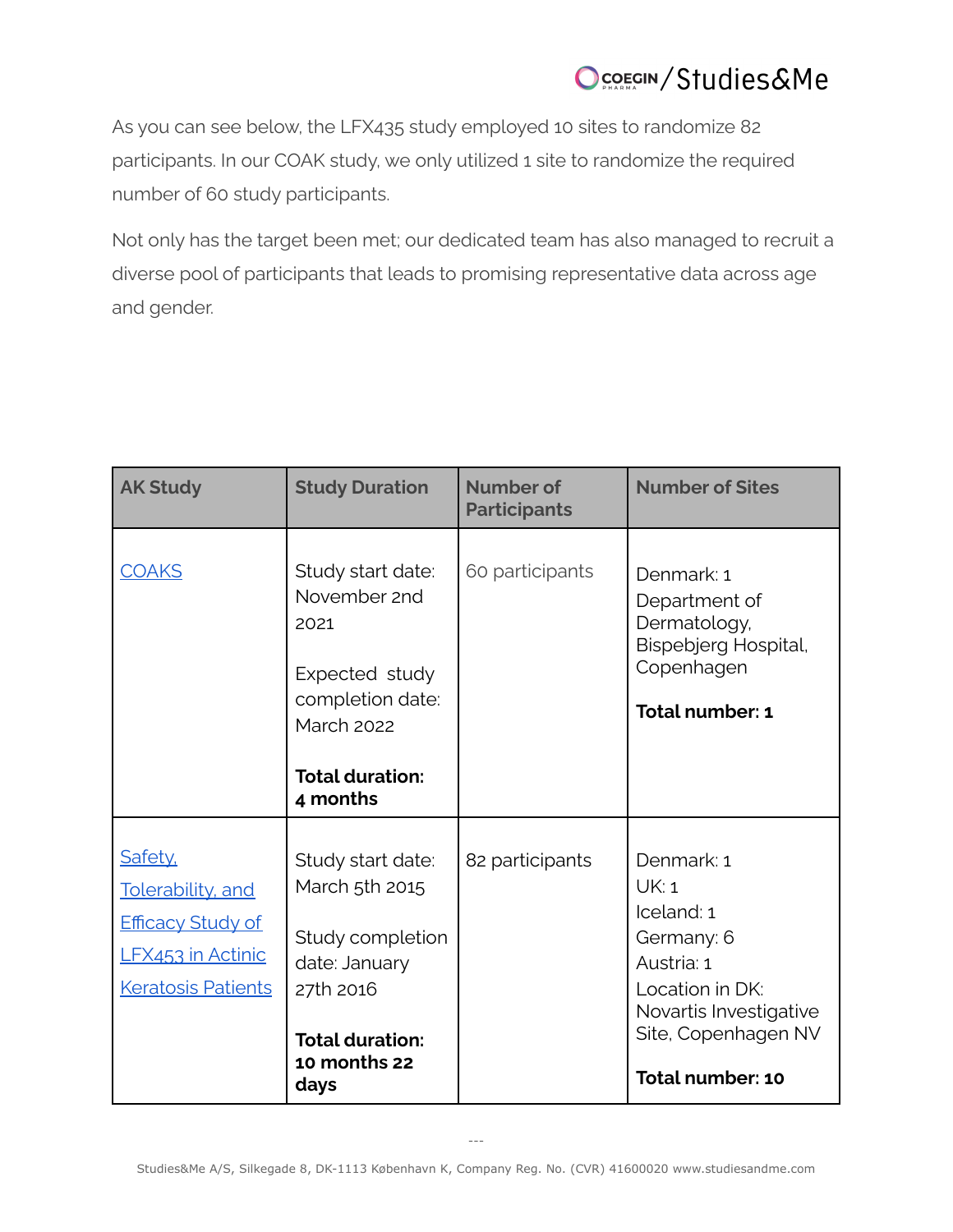## COECIN/Studies&Me

The article is written in collaboration between Coegin Pharma and Studies&Me.

#### **About the Clinical study**

Studies&Me is conducting the clinical study for Coegin Pharma AB to test a promising topical treatment of early-stage skin cancer, actinic keratosis (AK). The study is a combined phase 1/2a interventional study led by principal investigator, professor Merete Hædersdal at Bispebjerg Hospital of Copenhagen, Denmark.

The study includes patients eligible for topical treatment with AVX001 gel in different doses or placebo with the purpose of investigating its safety and efficacy. The end goal is to develop a new topical treatment that satisfies patients' needs for a safe, efficient and practical treatment of their condition.

The clinical study is conducted across all of Denmark and includes 60 participants. It is designed with as few in-clinic doctor visits as possible and a high degree of remote data collected by the patient on their own mobile device through a specific study application that is designed for the participants to engage in the study. Hence, this allows patients across Denmark to participate in the study at their own convenience.

#### **About Actinic Keratosis (AK)**

AK is a common skin condition that is caused by long-term sun exposure. AK lesions are presented as small, red, rough, scaly flat spots, which feel like patches of dry skin and are a common precursor (early-stage) to skin cancer.

AK is considered a chronic condition as most patients experience that the lesions return over time. AKs increase the risk of developing skin cancer since it can likely develop into Squamous Cell Carcinoma (SCC), which is a common and invasive type of skin cancer.

The occurrence of AK is caused by the skin's exposure to the ultraviolet radiation of the sun over a lifetime. While the condition may occur in young adult patients, it is more common with elderly patients who have spent more time in the sun.

There is no clear recommendation on current guidelines for a preferred treatment approach for AK lesions. The condition is mainly treated with cold therapy, photodynamic therapy or topical treatment. As a result there is an unmet medical need for new treatments for use in the treatment of patients with AK.

#### **About Coegin Pharma AB**

Coegin Pharma is a biotech company focusing on development of small molecule-based drug candidates for treatment of cancer. The therapeutic platform is based on selective inhibition of the key enzyme cPLA that attenuates inflammations and uncontrolled cell growth. The enzyme has passed a thorough preclinical and clinical validation and is a relevant therapeutic target of a series of cancers and inflammatory diseases. The